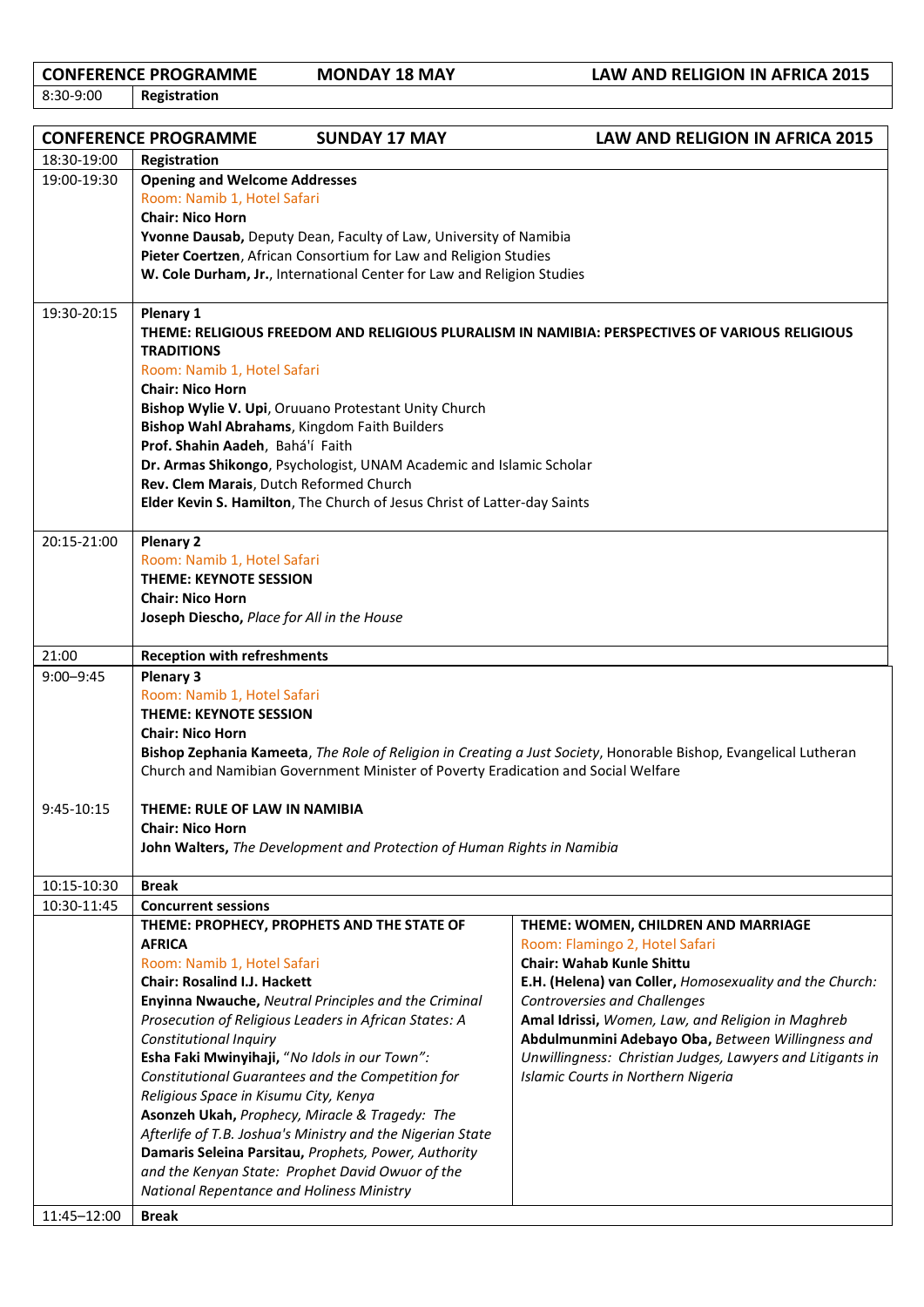| 12:00-13:00 | Plenary 4<br>THEME: EDUCATION, RELIGION AND THE LAW                                                                          |                                                                                           |                                                                 |  |  |  |  |  |
|-------------|------------------------------------------------------------------------------------------------------------------------------|-------------------------------------------------------------------------------------------|-----------------------------------------------------------------|--|--|--|--|--|
|             | Room: Namib 1, Hotel Safari                                                                                                  |                                                                                           |                                                                 |  |  |  |  |  |
|             | Chair: Akinola Ibidapo-Obe                                                                                                   |                                                                                           |                                                                 |  |  |  |  |  |
|             | Pieter Coertzen, Religion and Religious Observances in South African Public Schools - To be or not to be!                    |                                                                                           |                                                                 |  |  |  |  |  |
|             | Kofi Quashigah, Toddling Along the Beaten Path? Ghana's Emerging Issue of Religious Influence in Schools                     |                                                                                           |                                                                 |  |  |  |  |  |
| 13:00-14:00 | Lunch                                                                                                                        |                                                                                           |                                                                 |  |  |  |  |  |
|             | Room: Restaurant, Hotel Safari                                                                                               |                                                                                           |                                                                 |  |  |  |  |  |
| 14:00-15:00 | <b>Plenary 5</b>                                                                                                             |                                                                                           |                                                                 |  |  |  |  |  |
|             | THEME: EDUCATION, RELIGION AND THE LAW                                                                                       |                                                                                           |                                                                 |  |  |  |  |  |
|             | Room: Namib 1, Hotel Safari<br>Chair: Akinola Ibidapo-Obe                                                                    |                                                                                           |                                                                 |  |  |  |  |  |
|             |                                                                                                                              |                                                                                           |                                                                 |  |  |  |  |  |
|             | Mary Anne Plaatijies van Huffel, The Rights and Responsibilities of Freedom of Religion at Public Schools in South<br>Africa |                                                                                           |                                                                 |  |  |  |  |  |
|             |                                                                                                                              | lain T. Benson, Religious Education and Diversity: The Role and Limits of 'Civic Virtues' |                                                                 |  |  |  |  |  |
|             | Shaun de Freitas, Transcending the Private-Public School Divide                                                              |                                                                                           |                                                                 |  |  |  |  |  |
|             |                                                                                                                              |                                                                                           |                                                                 |  |  |  |  |  |
| 15:00-15:15 | <b>Break</b>                                                                                                                 |                                                                                           |                                                                 |  |  |  |  |  |
| 15:15-16:45 | <b>Concurrent sessions</b>                                                                                                   |                                                                                           |                                                                 |  |  |  |  |  |
|             | THEME: RELIGION AND CONFLICT                                                                                                 | THEME: AFRICAN CUSTOMARY LAW                                                              | <b>THEME: RELIGION AND</b>                                      |  |  |  |  |  |
|             | <b>RESOLUTION</b>                                                                                                            | <b>AND THE STATE</b>                                                                      | <b>DEVELOPMENT</b>                                              |  |  |  |  |  |
|             | Room: Namib 1, Hotel Safari                                                                                                  | Room: Cape Cross Room, Safari                                                             | Room: Flamingo 2, Hotel Safari                                  |  |  |  |  |  |
|             | Chair: Danoye Oguntola-Laguda                                                                                                | Court                                                                                     | <b>Chair: Robert T. Smith</b>                                   |  |  |  |  |  |
|             | T. Jeremy Gunn, Religion, Politics                                                                                           | <b>Chair: Jean-Baptiste Sourou</b>                                                        | George William Byarugaba, Religion                              |  |  |  |  |  |
|             | and Law in North Africa<br>James O. Latigo, Revisiting our                                                                   | Fortune Sibanda, Avenging Spirits<br>and the Vitality of African Traditional              | and Development in Africa<br>Salim Magashi, The Organisation of |  |  |  |  |  |
|             | African Religious Roots: Insights                                                                                            | Law, Custom and Religion in                                                               | <b>Islamic Cooperation and Economic</b>                         |  |  |  |  |  |
|             | from the Luo-Gang                                                                                                            | Contemporary Zimbabwe                                                                     | <b>Development of Pluralistic Nations:</b>                      |  |  |  |  |  |
|             | Mohamed Abdelaal, The Paradox of                                                                                             | W.S.D. Zeze, Democratic Constitution                                                      | Nigeria as a Case Study                                         |  |  |  |  |  |
|             | Freedom of Religion in Post-                                                                                                 | and Ethnic Organisations in Milawi:                                                       | Nisbert Taisekwa Taringa, African                               |  |  |  |  |  |
|             | <b>Revolutionary Egypt</b>                                                                                                   | Preserving Traditional Practices or                                                       | Traditional Religious-Ecotopian                                 |  |  |  |  |  |
|             | Francois Bangamwabo, War against                                                                                             | Promoting Nepotism and Tribalism?                                                         | <b>Visions: Problems and Promise</b>                            |  |  |  |  |  |
|             | Terror or War against Religion                                                                                               | Obed Kealotswe, Relationship of                                                           |                                                                 |  |  |  |  |  |
|             |                                                                                                                              | Custom, Culture, Ethnicity, and                                                           |                                                                 |  |  |  |  |  |
|             |                                                                                                                              | Religion: The Case of the Mwali Cult                                                      |                                                                 |  |  |  |  |  |
|             |                                                                                                                              | of the Bakalanga of the North East                                                        |                                                                 |  |  |  |  |  |
|             |                                                                                                                              | <b>District of Botswana</b>                                                               |                                                                 |  |  |  |  |  |
| 16:45-17:00 | <b>Break</b>                                                                                                                 |                                                                                           |                                                                 |  |  |  |  |  |
| 17:00       | <b>CONFERENCE DINNER AND SPEAKER</b>                                                                                         |                                                                                           |                                                                 |  |  |  |  |  |
|             | Room: Namib 2, Hotel Safari                                                                                                  |                                                                                           |                                                                 |  |  |  |  |  |
|             | <b>Chair: Mark Hill QC</b><br>John Walters, The Development and Protection of Human Rights in Namibia                        |                                                                                           |                                                                 |  |  |  |  |  |
|             |                                                                                                                              |                                                                                           |                                                                 |  |  |  |  |  |
|             |                                                                                                                              |                                                                                           |                                                                 |  |  |  |  |  |

|                | <b>CONFERENCE PROGRAMME</b>                                                                                                                                                                                                                                                                                                                                                                                                                      | <b>TUESDAY 19 MAY</b> | <b>LAW AND RELIGION IN AFRICA 2015</b> |  |  |
|----------------|--------------------------------------------------------------------------------------------------------------------------------------------------------------------------------------------------------------------------------------------------------------------------------------------------------------------------------------------------------------------------------------------------------------------------------------------------|-----------------------|----------------------------------------|--|--|
| $8:30 - 10:00$ | Plenary 6                                                                                                                                                                                                                                                                                                                                                                                                                                        |                       |                                        |  |  |
|                |                                                                                                                                                                                                                                                                                                                                                                                                                                                  |                       |                                        |  |  |
|                | <b>WELCOME</b>                                                                                                                                                                                                                                                                                                                                                                                                                                   |                       |                                        |  |  |
|                | <b>Introduction: Nico Horn</b>                                                                                                                                                                                                                                                                                                                                                                                                                   |                       |                                        |  |  |
|                | John Baloro, Dean, Faculty of Law, University of Namibia                                                                                                                                                                                                                                                                                                                                                                                         |                       |                                        |  |  |
|                | THEME: RELIGIOUS FREEDOM IN AFRICA: IMPORTANT ANTICEDENTS AND PRESENT CHALLENGES<br>Room: Namib 1, Hotel Safari<br><b>Chair: Getachew Assefa Woldemariam</b><br>Mark Hill QC, The Magna Carta's Effect on Religious Freedom in Africa and Around the Globe<br>Godfrey Msiska, Globalisation and Religious Pluralism in Africa: The Religious Freedom and the Challenges<br>Muhammed Haron, Agency and Authority: Muslim Minorities and the State |                       |                                        |  |  |
| 10:00-10:15    | <b>Break</b>                                                                                                                                                                                                                                                                                                                                                                                                                                     |                       |                                        |  |  |
| 10:15-11:45    | <b>Concurrent sessions</b>                                                                                                                                                                                                                                                                                                                                                                                                                       |                       |                                        |  |  |